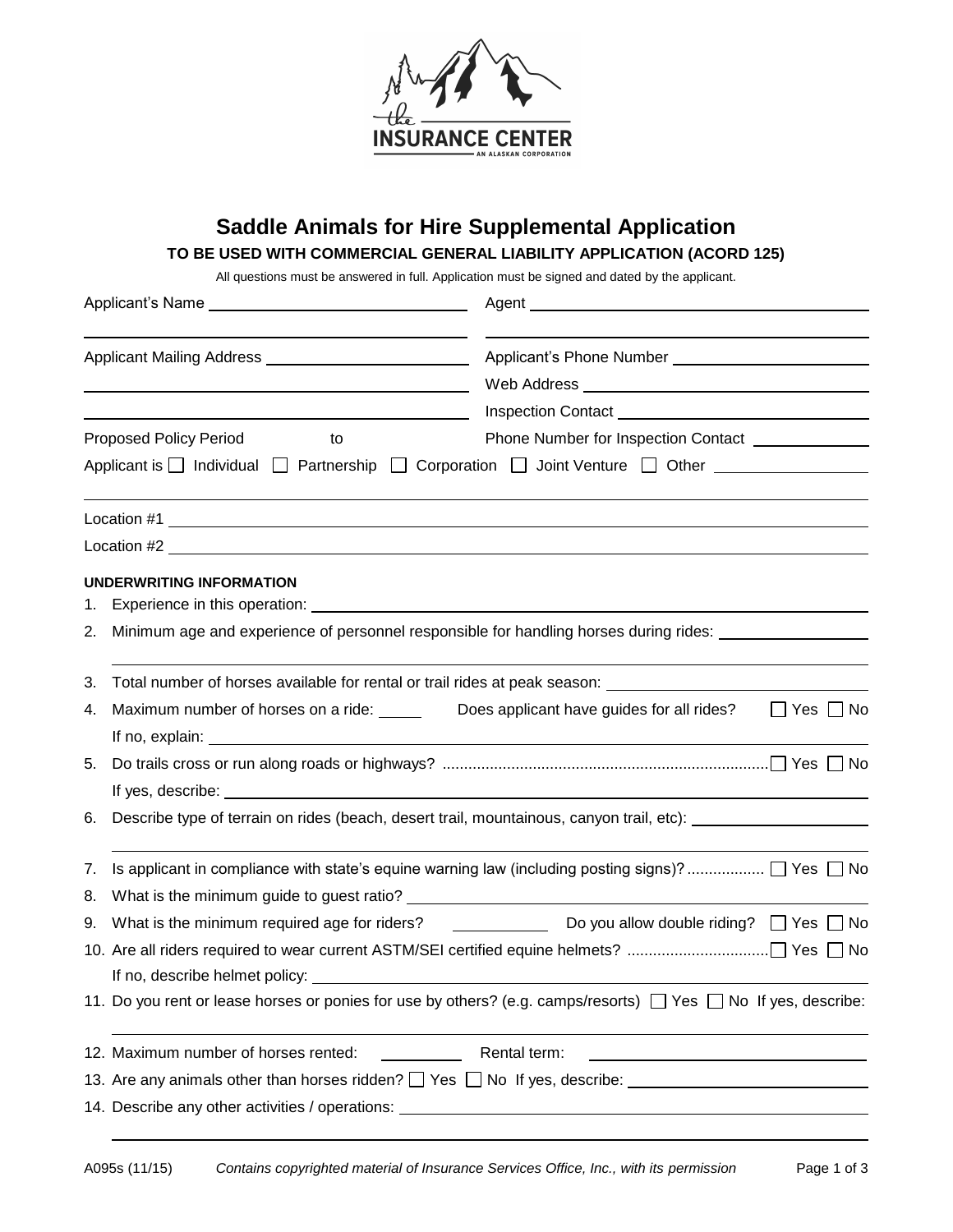## **ATTACH A COPY OF THE WAIVER SIGNED BY RIDERS**

## **PLEASE READ BELOW AND COMPLETE SIGNATURE BLOCK ON LAST PAGE**

I have reviewed this application for accuracy before signing it. As a condition precedent to coverage, I hereby state that the information contained herein is true, accurate and complete and that no material facts have been omitted, misrepresented or misstated. I know of no other claims or lawsuits against the applicant and I know of no other events, incidents or occurrences which might reasonably lead to a claim or lawsuit against the applicant. I understand that this is an application for insurance only and that completion and submission of this application does not bind coverage with any insurer.

**IMPORTANT NOTICE:** As part of our underwriting procedure, a routine inquiry may be made to obtain applicable information concerning character, general reputation, personal characteristics, and mode of living. Upon written request, additional information as to the nature and scope of the report, if one is made, will be provided.

## **FRAUD STATEMENT FOR THE STATE(S) OF:**

**Alabama, Alaska, Arizona, Arkansas, California, Connecticut, Delaware, District of Columbia, Georgia, Idaho, Illinois, Indiana**, **Iowa, Louisiana**, **Massachusetts**, **Michigan**, **Minnesota, Mississippi**, **Missouri**, **Montana**, **Nebraska**, **Nevada, New Hampshire**, **North Carolina**, **North Dakota**, **Rhode Island, South Carolina**, **South Dakota**, **Texas**, **Utah**, **Vermont**, **West Virginia**, **Wisconsin**, **Wyoming**: Any person who knowingly presents a false or fraudulent claim for payment of a loss or benefit or knowingly presents false information in an application for insurance is guilty of a crime and may be subject to fines and confinement in prison.

**Colorado:** It is unlawful to knowingly provide false, incomplete, or misleading facts or information to an insurance company for the purpose of defrauding or attempting to defraud the company. Penalties may include imprisonment, fines, denial of insurance, and civil damages. Any insurance company or agent of an insurance company who knowingly provides false, incomplete, or misleading facts or information to a policyholder or claimant for the purpose of defrauding or attempting to defraud the policyholder or claimant with regard to a settlement or award payable from insurance proceeds shall be reported to the Colorado Division of Insurance within the Department of Regulatory Agencies.

**Florida:** Any person who knowingly and with intent to injure, defraud or deceive any insurer files a statement of claim or an application containing any false, incomplete, or misleading information is guilty of a felony of the third degree.

**Hawaii:** Intentionally or knowingly misrepresenting or concealing a material fact, opinion or intention to obtain coverage, benefits, recovery or compensation when presenting an application for the issuance or renewal of an insurance policy or when presenting a claim for the payment of a loss is a criminal offense punishable by fines or imprisonment, or both.

**Kansas:** Any person who commits a fraudulent insurance act is guilty of a crime and may be subject to restitution, fines and confinement in prison. A fraudulent insurance act means an act committed by any person who, knowingly and with intent to defraud, presents, causes to be presented or prepares with knowledge or belief that it will be presented to or by an insurer, purported insurer or insurance agent or broker, any written, electronic, electronic impulse, facsimile, magnetic, oral or telephonic communication or statement as part of, or in support of, an application for insurance, or the rating of an insurance policy, or a claim for payment or other benefit under an insurance policy, which such person knows to contain materially false information concerning any material fact thereto; or conceals, for the purpose of misleading, information concerning any fact material thereto.

**Kentucky, Ohio, Pennsylvania:** Any person who knowingly and with intent to defraud any insurance company or other person files an application for insurance containing any materially false information or conceals, for the purpose of misleading, information concerning any fact material thereto commits a fraudulent insurance act, which is a crime.

**Maine, Tennessee, Virginia, Washington:** It is a crime to knowingly provide false, incomplete or misleading information to an insurance company for the purpose of defrauding the company. Penalties may include imprisonment, fines, or a denial of insurance benefits.

**Maryland:** Any person who knowingly or willfully presents a false or fraudulent claim for payment of a loss or benefit or knowingly or willfully presents false information in an application for insurance is guilty of a crime and may be subject to fines and confinement in prison.

**New Jersey:** Any person who includes any false or misleading information on an application for an insurance policy is subject to criminal and civil penalties.

**New Mexico:** Any person who knowingly presents a false or fraudulent claim for payment of a loss or benefit or knowingly presents false information in an application for insurance is guilty of a crime and may be subject to civil fines and criminal penalties.